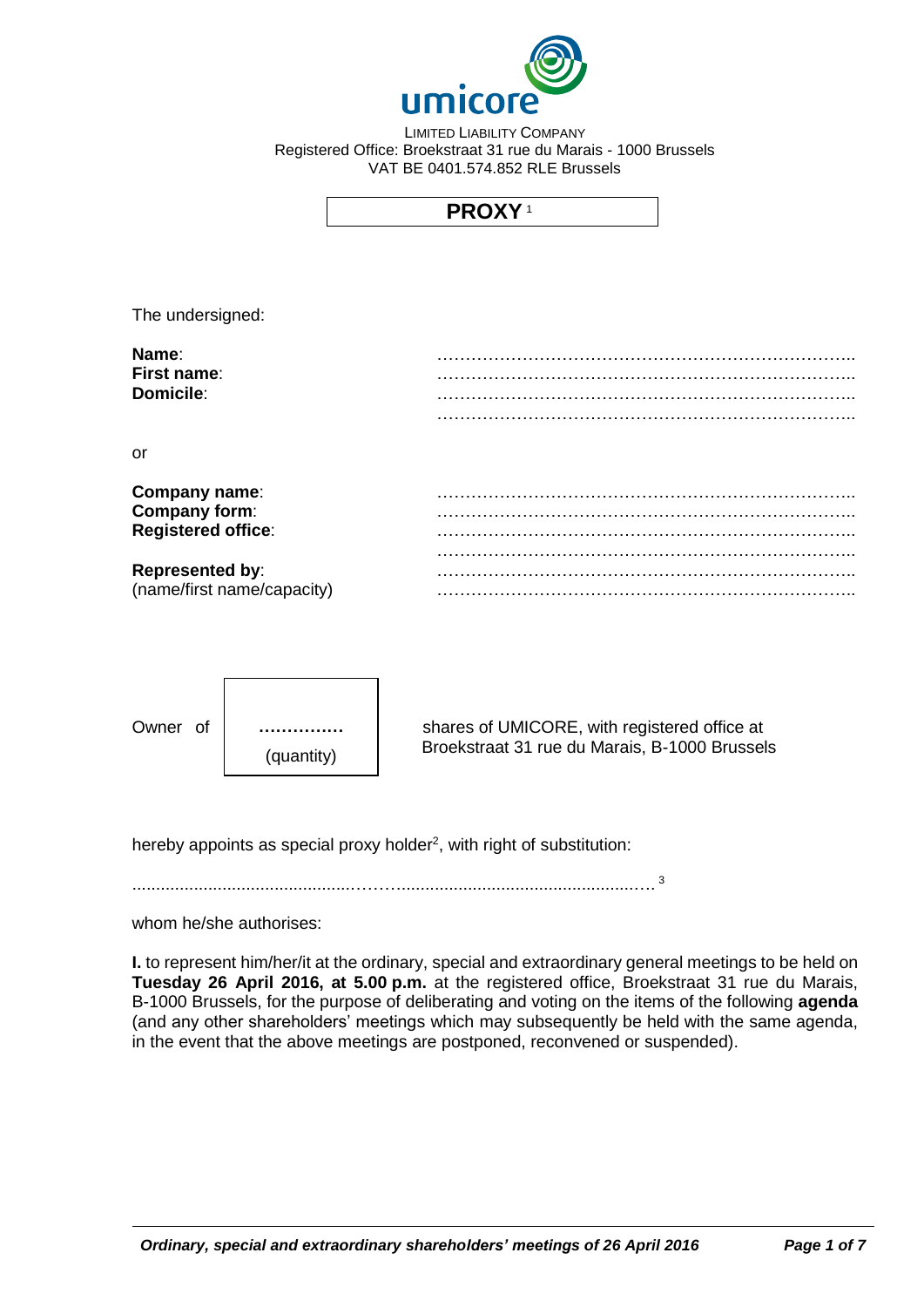

# **A. ORDINARY GENERAL MEETING**

**AGENDA AND VOTING INSTRUCTIONS**

#### **Item 2**

#### *Approval of the remuneration report*

*First resolution*

#### *Proposed resolution:*

**-** Approving the remuneration report for the financial year ended on 31 December 2015.

| YES $\Gamma$<br>$NO \Gamma$ | ABSTAIN □ |
|-----------------------------|-----------|
|-----------------------------|-----------|

#### **Item 3**

*Approval of the statutory annual accounts of the company for the financial year ended on 31 December 2015 including the proposed allocation of the result*

*Second resolution*

#### *Proposed resolution:*

- **-** Approving the statutory annual accounts for the financial year ended on 31 December 2015 showing a profit for the financial year in the amount of EUR 135,456,020.49.
- **-** Taking into account:

| (1) the profit of the 2015 financial year:               | EUR 135,456,020.49 |
|----------------------------------------------------------|--------------------|
| (2) the profit carried forward from                      |                    |
| the previous financial year:                             | EUR 375,608,855.58 |
| (3) the allocations to and releases from the unavailable |                    |
| reserve related to the 2015 movements in the own shares: | EUR -8,481,541.36  |
| (4) the interim dividend paid out in September 2015:     | EUR -54,250,733.00 |
| the result to be appropriated stands at                  | EUR 448,332,601.71 |
|                                                          |                    |

**-** Approving the proposed appropriation of the result including the payment of a gross dividend of EUR 1.20 per share (\*). Taking into account the gross interim dividend of EUR 0.50 per share paid in September 2015, a balance gross amount of EUR 0.70 per share (\*) will be paid on Monday 2 May 2016.

*(\*) The actual gross dividend amount (and, subsequently, the balance amount) per share may fluctuate depending on possible changes in the number of own shares held by the company between Tuesday 26 April 2016 (i.e. the date of the ordinary shareholders' meeting) and Wednesday 27 April 2016 at Euronext Brussels closing time (i.e. the date entitling the holder of Umicore shares to the dividend (balance) relating to financial year 2015). The own shares are not entitled to a dividend.*

| YES $\Box$<br><b>NO</b> | <b>ABSTAIN</b> |
|-------------------------|----------------|
|-------------------------|----------------|

П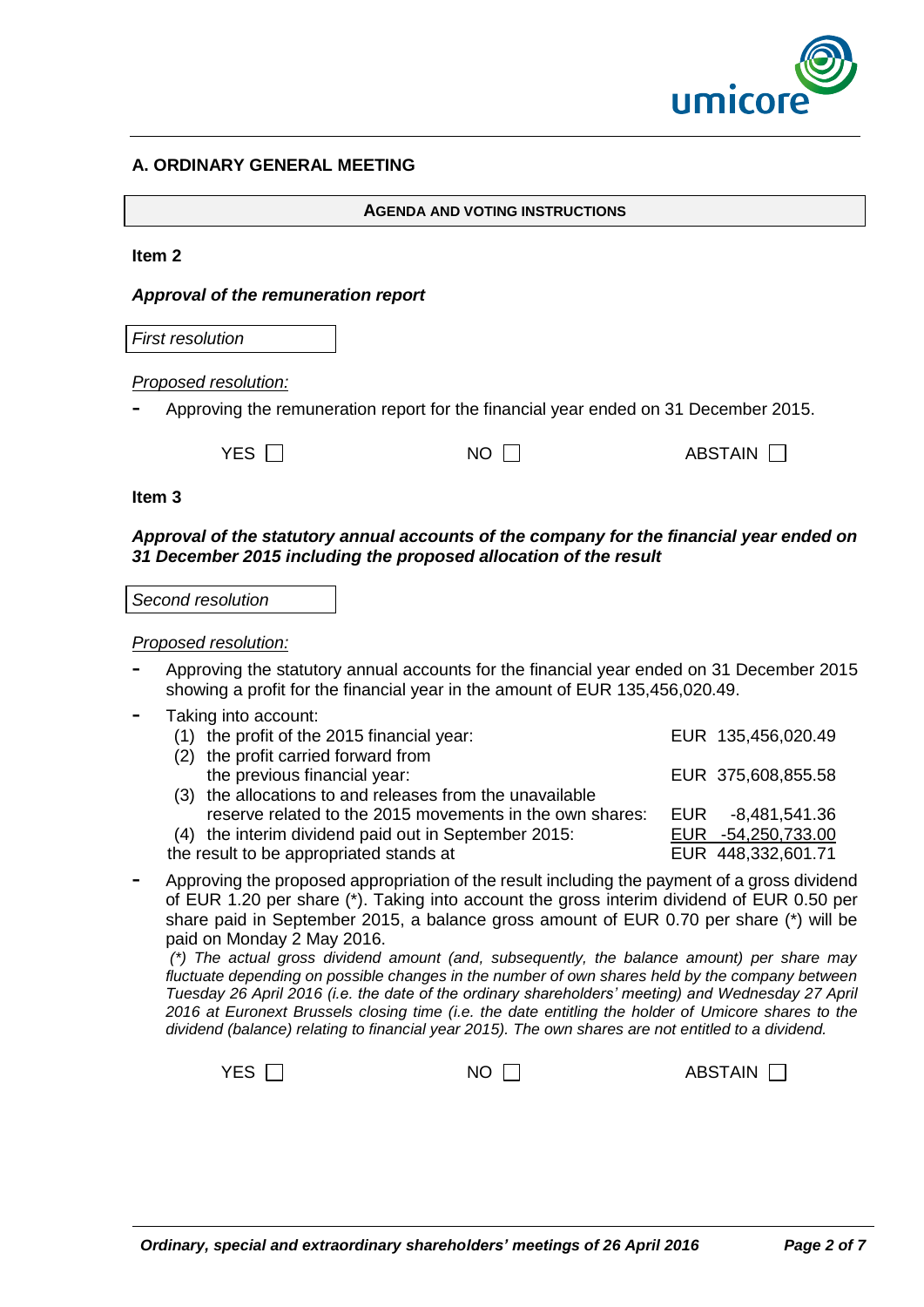

#### **Item 5**

### *Discharge to the directors*

*Third resolution*

#### *Proposed resolution:*

**-** Granting discharge to the directors for the performance of their mandate during the 2015 financial year.

| YES $\Box$ | <b>NO</b> |  |
|------------|-----------|--|

**Item 6**

#### *Discharge to the statutory auditor*

*Fourth resolution*

#### *Proposed resolution:*

**-** Granting discharge to the statutory auditor for the performance of his mandate during the 2015 financial year.

 $NO$   $\Box$  ABSTAIN  $\Box$ 

ABSTAIN  $\Box$ 

**Item 7**

#### *Board composition and remuneration*

*Fifth resolution*

*Proposed resolution:*

**-** Appointing Mrs Françoise Chombar as independent director for a period of three years expiring at the end of the 2019 ordinary shareholders' meeting.

| YES.                                  | NO. | ABSTAIN <b>N</b>                                                                                 |
|---------------------------------------|-----|--------------------------------------------------------------------------------------------------|
| Sixth resolution                      |     |                                                                                                  |
| Proposed resolution:                  |     |                                                                                                  |
| Ξ.<br>ordinary shareholders' meeting. |     | Appointing Mr Colin Hall as director for a period of three years expiring at the end of the 2019 |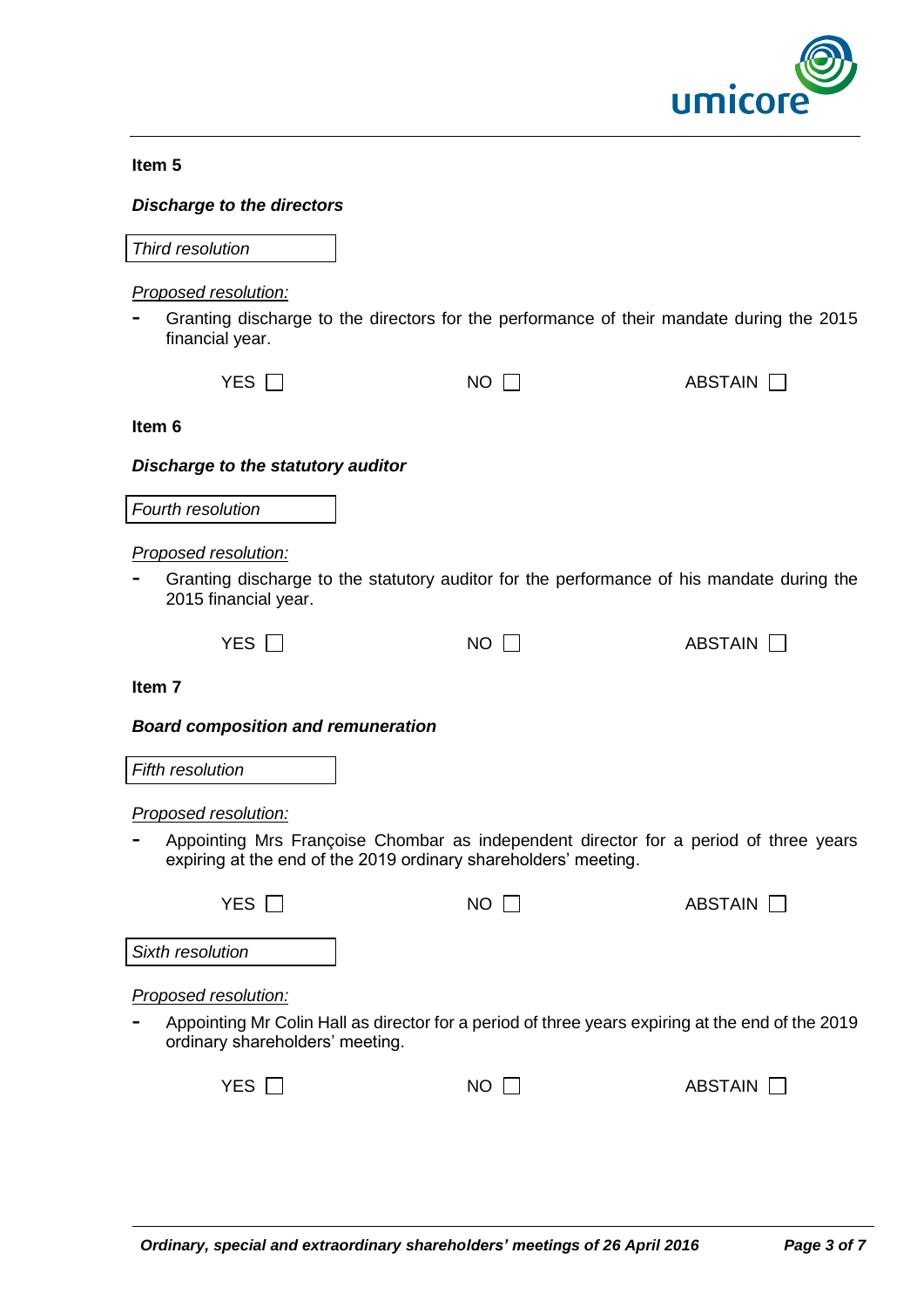

#### *Proposed resolution:*

- **-** Approving the board members' remuneration proposed for the financial year 2016 consisting of:
	- **-** at the level of the board of directors: (1) a fixed fee of EUR 40,000 for the chairman and EUR 20,000 for each non-executive director, (2) a fee per attended meeting of EUR 5,000 for the chairman, EUR 2,500 for each Belgium-based non-executive director and EUR 3,500 for each foreign-based non-executive director, and (3) by way of additional fixed remuneration, a grant of 1,000 Umicore shares to the chairman and 500 Umicore shares to each non-executive director;
	- **-** at the level of the audit committee: (1) a fixed fee of EUR 10,000 for the chairman of the committee and EUR 5,000 for each other member, and (2) a fee per attended meeting of EUR 5,000 for the chairman of the committee and EUR 3,000 for each other member;
	- **-** at the level of the nomination and remuneration committee: a fee per attended meeting of EUR 5,000 for the chairman of the committee and EUR 3,000 for each other member.

 $YES \t{1}$  NO  $\t{1}$  ABSTAIN  $\t{1}$ 

# **B. SPECIAL GENERAL MEETING**

**AGENDA AND VOTING INSTRUCTIONS**

**Item 1**

# *Approval of change of control provisions*

*First resolution*

*Proposed resolution:*

**-** Approving, in accordance with Article 556 of the Companies Code, clause 7.2 of the revolving facility agreement dated 30 October 2015 between Umicore (as borrower) and several financial institutions (as lenders), which exempts the lenders from further funding (except under rollover loans) and also, under certain conditions, entitles them to cancel their commitment under said agreement, causing their participation in all amounts (outstanding loans, accrued interests and any other amounts) to be immediately due and payable, in the event that any person or group of persons acting in concert gain(s) control over Umicore.

 $YES \t{1}$  NO  $\t{1}$  ABSTAIN  $\t{1}$ 

*Ordinary, special and extraordinary shareholders' meetings of 26 April 2016 Page 4 of 7*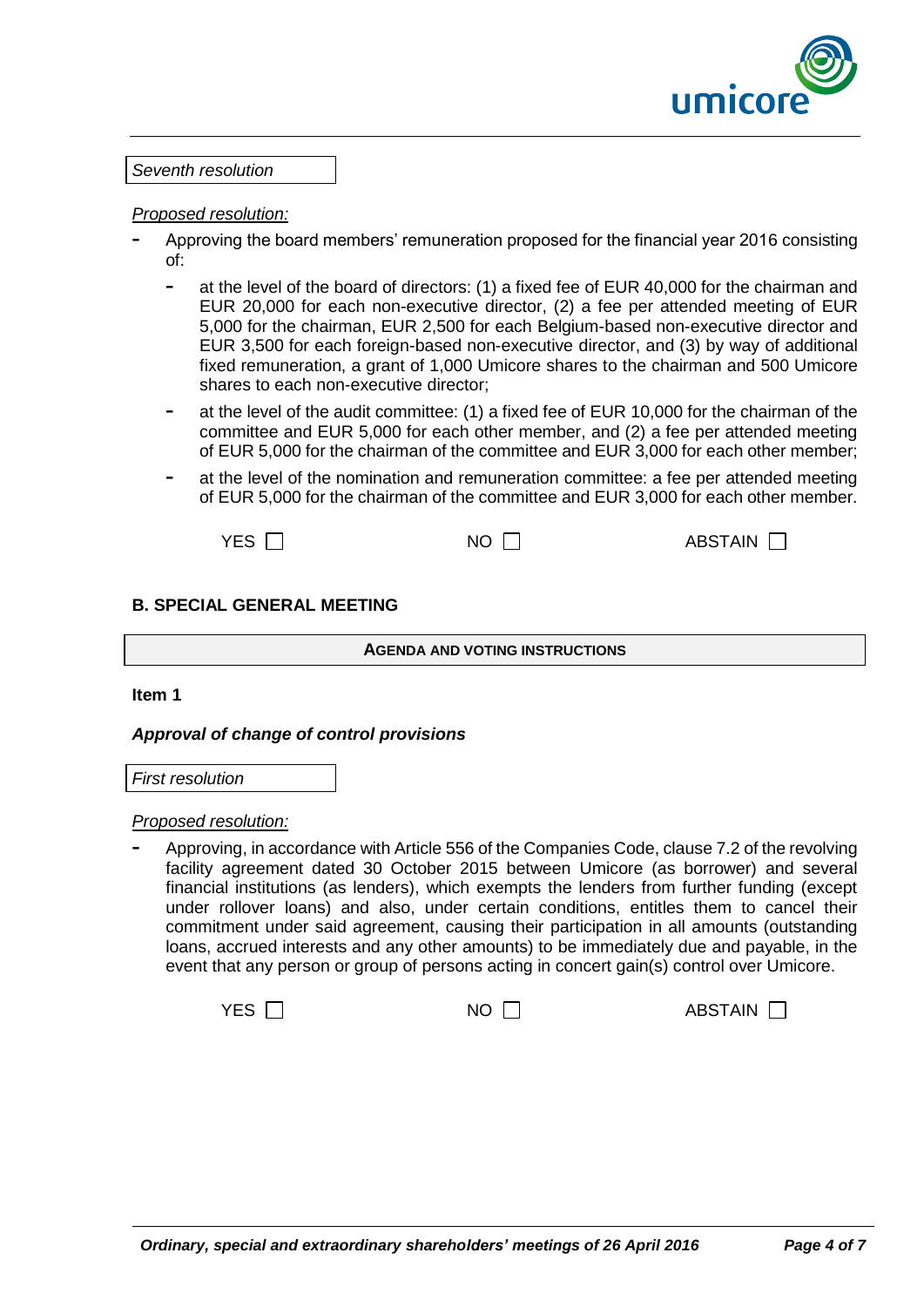

# **C. EXTRAORDINARY GENERAL MEETING**

**AGENDA AND VOTING INSTRUCTIONS**

#### **Item 1**

### *Renewal of the powers granted to the board of directors in the framework of the authorised capital*

#### *First resolution*

*Proposed resolution:* 

**-** The general meeting resolves to cancel the existing authorization as granted to the board of directors on 26 April 2011. It resolves to grant a new authorization to the board of directors to increase the capital of the company in one or more times by a maximum amount of EUR 50,000,000 for a duration of five years. Accordingly the shareholders' meeting resolves to replace the provisions of Article 6 of the articles of association ("Authorized Capital") by the following text:

"*In accordance with the terms of a resolution adopted at the extraordinary general meeting held on 26 April 2016, the board of directors is authorized, for a period of five years starting on the date the aforementioned decision is published in the Riders to the Belgian Official Gazette, to increase the share capital by a maximum amount of EUR 50,000,000 (fifty million euros) according to the terms and conditions it shall define.*

*The board may effect this increase in one or more times, either by contributions in cash or, subject to legal restrictions, contributions in kind, as well as by incorporation of reserves, whether available or unavailable for distribution, or of share premiums, with or without issuing new stock. These increases may give rise to the issuance of shares with voting rights, of convertible bonds, as well as of subscription rights or other securities, whether or not attached to other stock of the company, or attached to stock issued by another company. The board may freely determine whether the new shares shall be issued in registered or dematerialised form.*

*On this occasion, the board may, in the best interests of the company and in accordance with*  legal provisions, limit or cancel the preferential subscription rights of shareholders, in favour *of one or more designated persons who, as the case may be, are not employed by the company or its subsidiaries.*

*If the capital increase includes a share premium, the amount of this premium shall be allocated to an unavailable "share premium" reserve, from which it may not be withdrawn in whole or part except to be incorporated into the capital by a decision of the board of directors using, should the case arise, the authorization conferred upon it by this Article, or to be reduced or cancelled by a decision of the general meeting of shareholders in accordance with Article 612 of the Companies Code.*"

ABSTAIN  $\Box$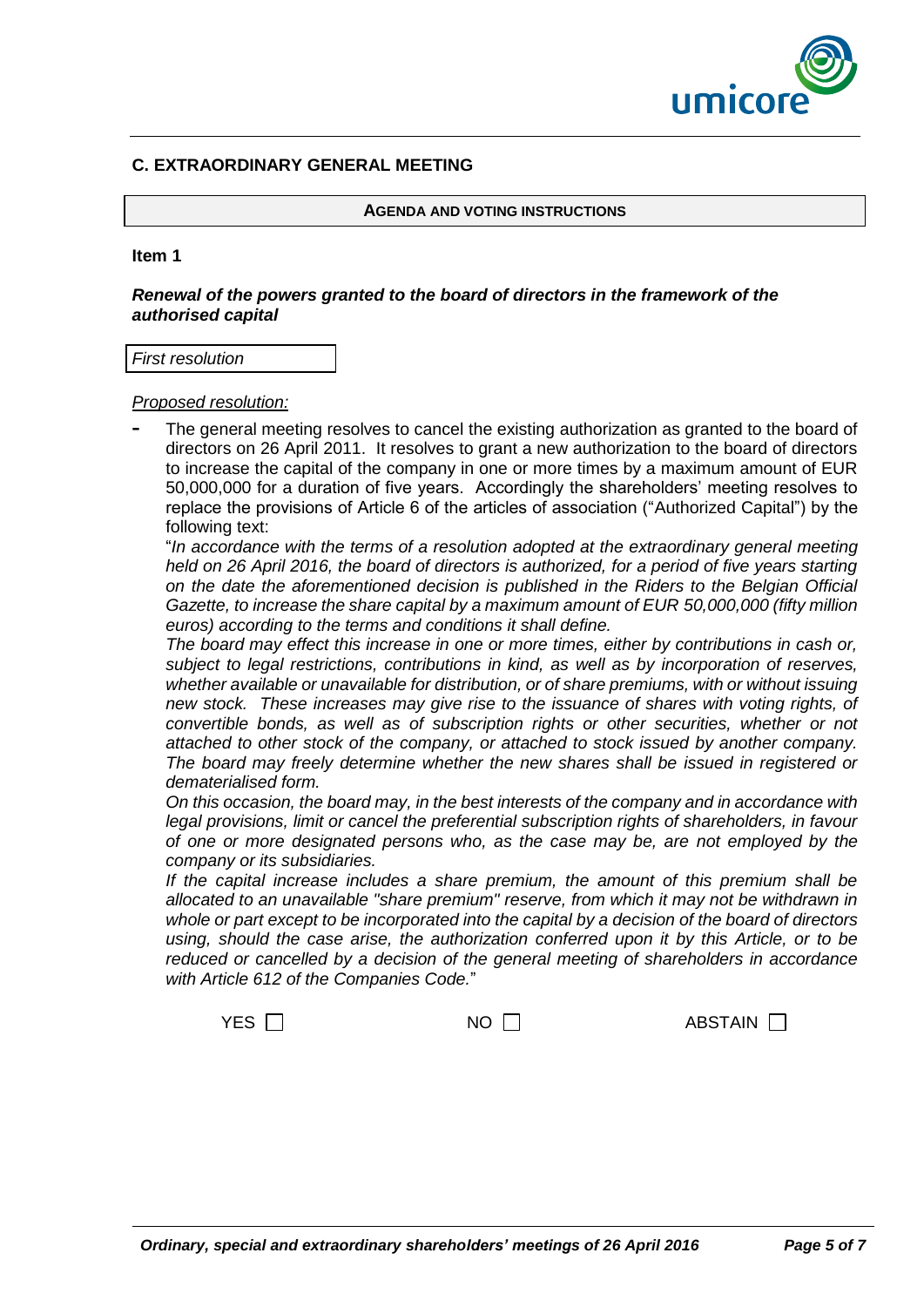

#### **Item 2**

# *Cancellation of the VVPR-strips.*

*Second resolution*

# *Proposed resolutions:*

Considering all rights attached to the VVPR-strips have ceased to exist following changes in the Belgian tax legislation, the general meeting resolves to formally cancel the 26,694,065 VVPR-strips the company has issued in the past.

| YES $\Box$ | $NO \Box$ | ABSTAIN $\Box$ |
|------------|-----------|----------------|
|            |           |                |

- **II.** in general, to do all that appears necessary to execute this proxy, with a promise of ratification.
- A. The proxy holder will vote or abstain on behalf of the undersigned in accordance with the voting instructions given above.

If no voting instructions are given in respect of any of the above proposed resolutions or if, for whatever reason, there is insufficient clarity with regard to the instructions given, the proxy holder will always, in relation to the resolution(s) concerned, vote IN FAVOUR OF the proposed resolution(s).

- B.(i) If, in accordance with Article 533ter of the Companies Code, new items are added to the agenda of the above shareholders' meetings after the date of this proxy, the proxy holder will (**please tick the corresponding box**):
	- $\Box$  abstain from voting on the new items and resolution proposals concerned
	- $\Box$  vote on the new items and resolution proposals concerned or abstain as he/she/it will deem fit taking into consideration the interests of the shareholder.

If the shareholder fails to indicate a choice above, the proxy holder will be required to abstain from voting on the new items and resolution proposals concerned.

If, also in accordance with Article 533ter of the Companies Code, new/alternative resolution proposals are filed after the date of this proxy with regard to existing agenda items, the proxy holder will (**please tick the corresponding box**):

- $\Box$  abstain from voting on the new/alternative resolution proposals concerned and vote or abstain from voting on the existing resolution proposals in accordance with the instructions set out above
- $\Box$  vote on the new/alternative resolution proposals concerned or abstain as he/she/it will deem fit, in each case taking into consideration the interests of the shareholder.